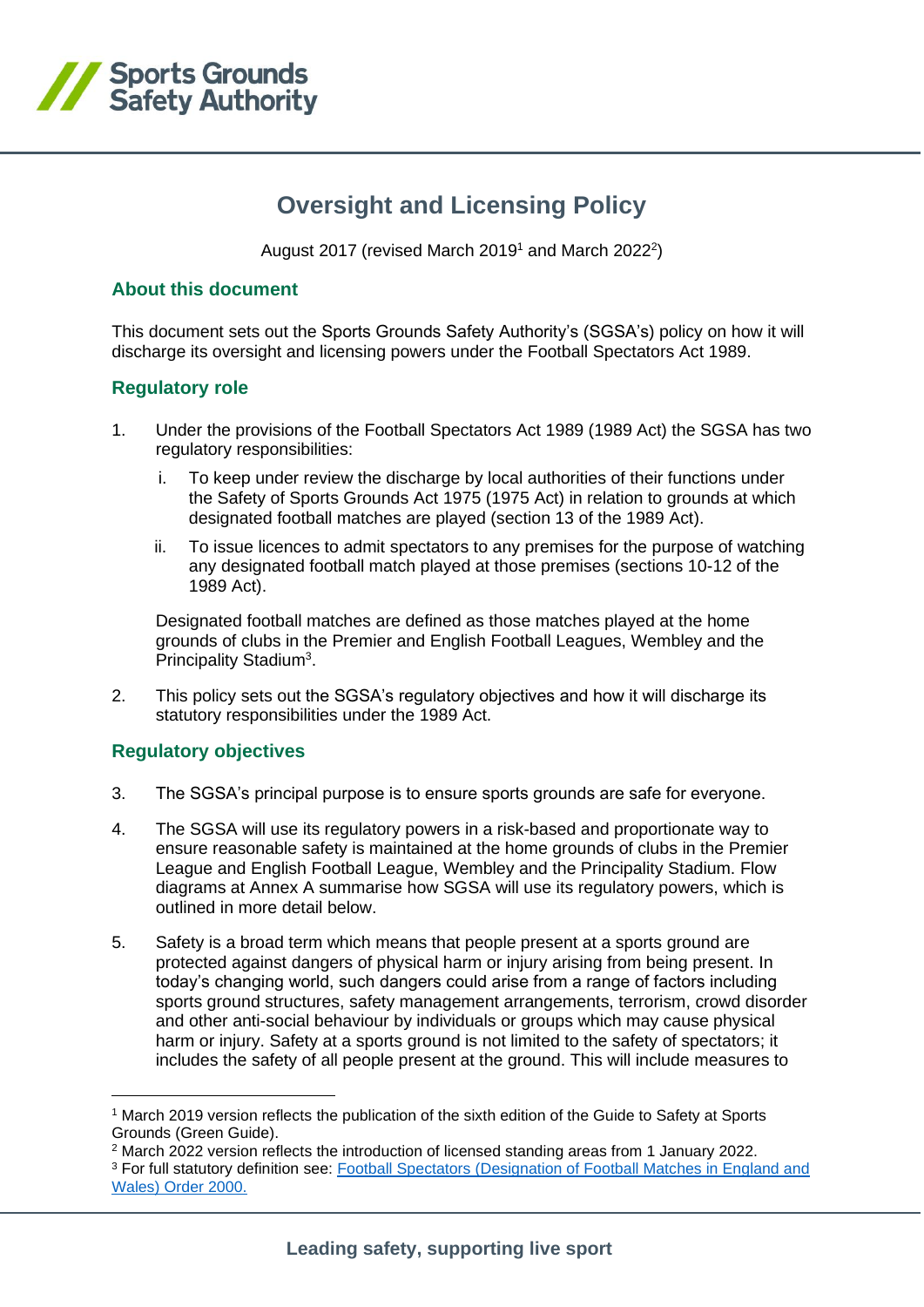

ensure the protection of groups such as club employees, stewards, agency staff, medical staff, players and officials during an event. However, it does not extend to any risks inherent from participation in the sporting or competitive activity.

- 6. Responsibility for safety at a ground where designated matches are played rests with ground management. This is regulated by the safety certificate issued by a local authority under the 1975 Act.
- 7. In overseeing how local authorities discharge their functions and in taking licensing decisions, the SGSA will seek to satisfy itself that appropriate provision is being made to secure reasonable safety at a ground. The SGSA believes that true safety comes when those who are responsible understand and believe in it for themselves. It cannot be imposed or achieved through external regulation alone.
- 8. The SGSA will therefore work in partnership and seek to ensure the provision of reasonable safety at sports grounds at which designated football matches are played through education, guidance and persuasion. If such an approach fails and the SGSA is concerned that reasonable safety is being compromised by the actions or inactions of others, the SGSA will use its regulatory powers to ensure reasonable safety is maintained.
- 9. The SGSA reserves the right, however, to take urgent action using its direct regulatory powers if a significant safety issue occurs in or around a SGSA licensed ground that merits such an approach (see paragraphs 24-28).
- 10. The SGSA's regulatory powers to insert a condition in a safety certificate issued by a local authority to any ground at which designated football matches are played (section 13 of the 1989 Act) and to issue licences to admit spectators (section 10 of the 1989 Act) are complementary and are not mutually exclusive. The SGSA is able to use both powers to regulate safety if it considers it appropriate to do so. The SGSA's licensing powers are particularly wide and, in addition to enforcing the Government's all-seater policy (see paragraph 33), can extend to other issues relating to the admission of spectators and the arrangements to which they are admitted, including facilities for disabled people.
- 11. Any condition inserted into a licence would only apply when the ground is being used for a designated football match, while a condition in a safety certificate would apply more widely to any activities specified in the certificate.
- 12. In line with the Hampton principles<sup>4</sup>, the SGSA will take a risk-based approach to all its regulatory activity, ensuring that the focus of attention is on those sports grounds where the actions or inactions of the ground management or the local authority threaten to compromise the reasonable safety of those at the ground.

# **Relationship with other agencies and regulatory bodies**

13. The SGSA recognises the scope of its responsibilities extends into areas where other agencies are involved and other regulatory regimes exist; for example the safety of those working at a sports ground will also be covered by the Health and Safety at Work legislation. In such circumstances of regulatory overlap, the overriding principle should always be that the more specific legislation shall have primacy. In such cases

<sup>4</sup> *Reducing Administrative Burdens: Effective Inspection and Enforcement*, Philip Hampton, March 2005, included within the Regulators' Code: [https://www.gov.uk/government/publications/regulators](https://www.gov.uk/government/publications/regulators-code)[code](https://www.gov.uk/government/publications/regulators-code)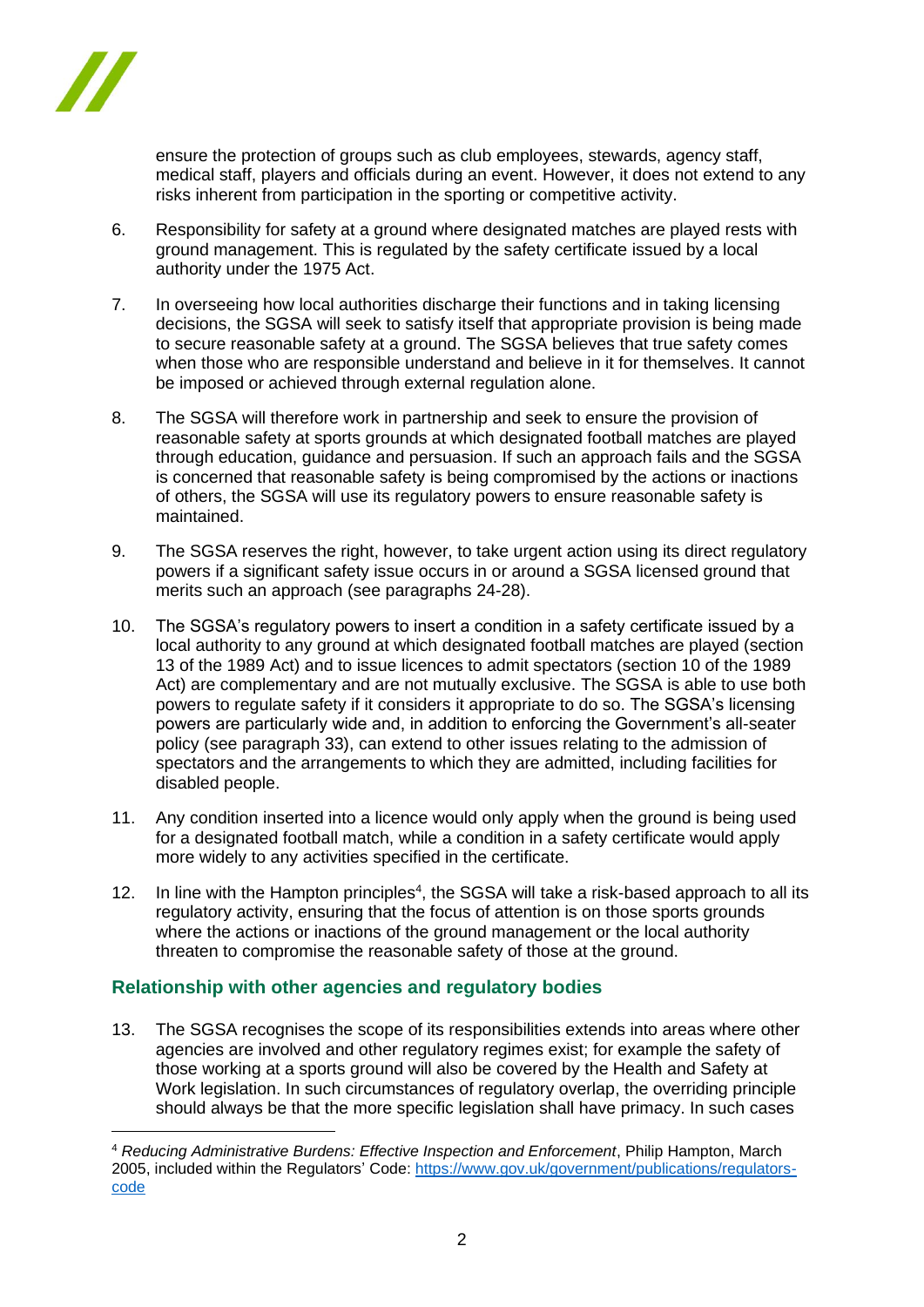

the SGSA will seek to reach agreement with the other regulatory body with a view to ensuring that there is no duplication of regulatory control.

14. Where an issue within the SGSA's remit is being appropriately addressed by another specialist agency the SGSA would not normally seek to take regulatory action.

### **Oversight of local authorities**

- 15. Under the provisions of the 1975 Act where a sports ground has been designated by the Secretary of State for Digital, Culture, Media and Sport as requiring a safety certificate, the local authority is required to issue a certificate containing such terms and conditions as it considers necessary or expedient to secure reasonable safety at the sports ground when it is in use for any activity specified in the safety certificate, to monitor compliance with that certificate and where necessary take any appropriate enforcement action.
- 16. Under the provisions of section 13 of the Football Spectators Act 1989 (1989 Act) the SGSA has a statutory responsibility to keep under review the discharge by local authorities of their functions under the 1975 Act in relation to sports grounds at which designated football matches are played. This includes any activity specified in the safety certificate of such grounds and is not restricted to designated football matches. In discharging that responsibility, the SGSA will provide detailed advice and guidance on all aspects of safety certification and, at appropriate intervals, examine whether the local authority's policies, decisions and actions on the following matters are reasonable:
	- the issue, revision and amendment of the safety certificate
	- the terms and conditions of the safety certificate, especially the prescribed capacity
	- the certificate holder's compliance with the terms and conditions of the safety certificate.
- 17. The SGSA needs to be satisfied that terms and conditions in safety certificates, or the content of accompanying operations manuals, are sufficient to ensure the reasonable safety at the ground. These terms and conditions should be consistent with the particular circumstances at the ground concerned. The SGSA shall seek to encourage and persuade all local authorities to issue risk-based safety certificates.
- 18. The SGSA will not merely concern itself with the contents of safety certificates but also with the procedures adopted by the local authorities for determining the contents, for monitoring and for enforcing compliance. It will promote consistency and good practice. The process of local authority oversight is outlined below and in a flow diagram in Annex A, Figure 1.
- 19. The SGSA will not intervene formally where it considers terms and conditions to be excessively stringent provided that these do not put the safety of those at the ground at risk. Action by the SGSA is not a substitute for ground management's statutory right to appeal to the courts.
- 20. The SGSA will carry out its statutory review function by:
	- attendance at Safety Advisory Groups, meetings with the local authority and with such other parties that it may consider appropriate
	- monitoring the contents of the safety certificate, the records required to be kept under the terms and conditions of the safety certificate, and such other documents as it may consider relevant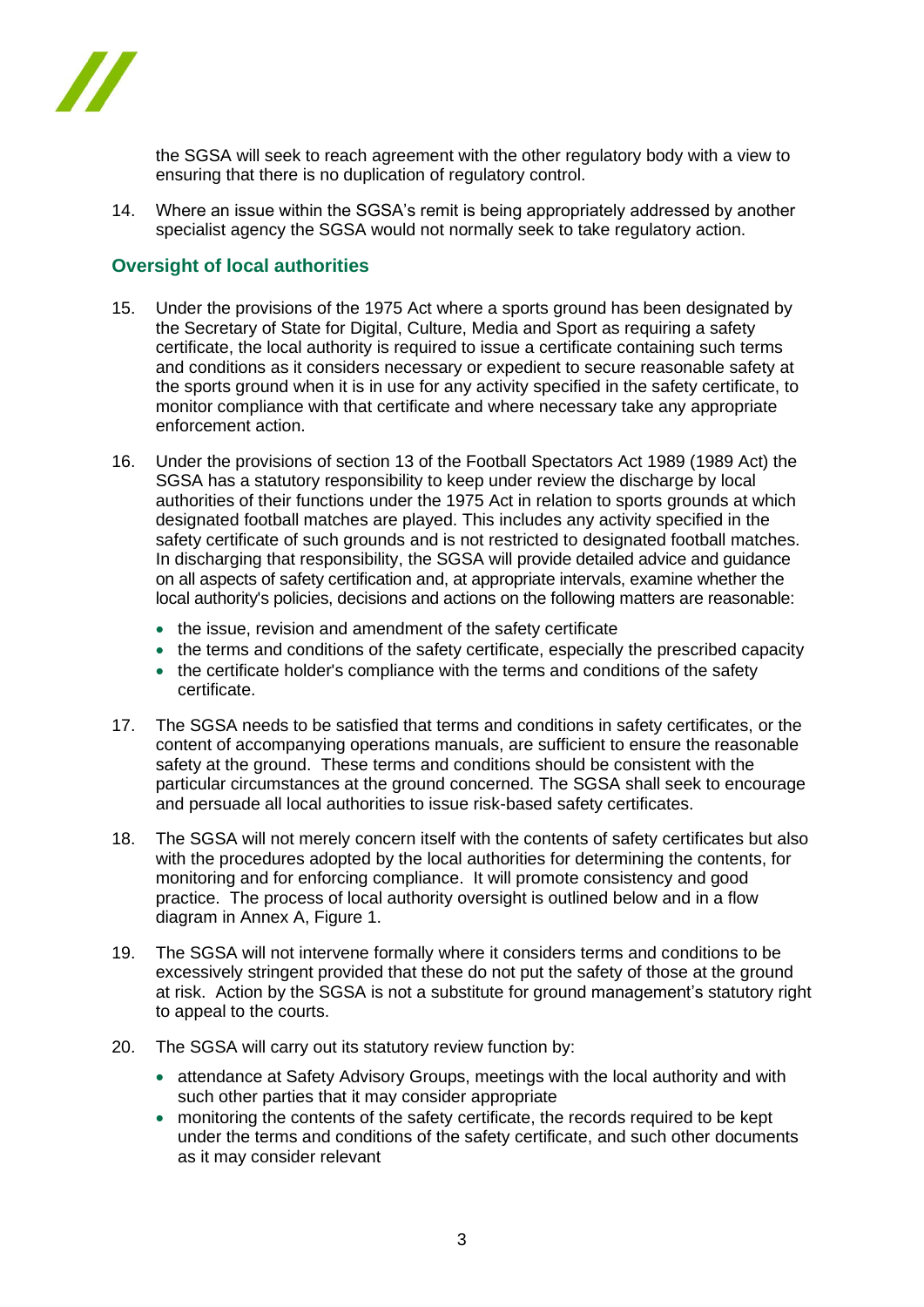

- a regular cycle of audits of local authorities' safety certification procedures, with the baseline exercise conducted in the 2021/22 season informing a subsequent riskbased approach on the frequency of such audits<sup>5</sup>
- proactive monitoring of compliance with the requirements and conditions of the safety certificate by way of matchday inspections to the sports grounds concerned.
- 21. Day to day contact with individual local authorities will be handled by SGSA inspectors. Contact will normally be with the officer with delegated responsibility for safety certification who may or may not be the Chair of the Safety Advisory Group. If issues cannot be resolved at this level, they will be escalated to the SGSA's Head of Inspectorate.
- 22. If the SGSA is unable to persuade the local authority to take the appropriate action and, as a consequence, it is felt that reasonable safety is being compromised the SGSA shall exercise the power provided by section 13(2) of the 1989 Act to issue a notice to the local authority to add a relevant condition to the safety certificate, in accordance with the statutory consultation requirements<sup>6</sup>. Any such notice will be issued by the SGSA Chief Executive and the local authority's enforcement of the condition monitored by the SGSA inspector.
- 23. Should a local authority fail to satisfactorily enforce any condition inserted into a safety certificate under the provisions of section 13(2) of the 1989 Act, the SGSA shall consider, subject to the consultation required under section 10(11) of the 1989 Act, whether to insert a condition<sup>7</sup> into the licence issued in respect of the ground. Compliance with any such condition shall be monitored by the SGSA inspector and any non-compliance dealt with as a breach of a licence.

# **Responding to a significant safety issue**

- 24. Without prejudice to the stated approach outlined above as to how the SGSA will discharge its oversight powers under the 1989 Act, the SGSA may take direct action using its regulatory powers under sections 10-13 of the 1989 Act if a significant safety issue occurs in or around a SGSA licensed ground. A significant safety issue is defined here as any event at a SGSA licensed ground that:
	- a. represents a significant risk to spectator safety, and
	- b. in the judgment of the SGSA, requires urgent remedial action to be undertaken before spectators can safely be re-admitted.
- 25. In such circumstances, the SGSA will (as outlined in Annex A, Figure 3):
	- a. write to the relevant licence holder in ground management, copied to the local authority, seeking a detailed report of the incident, including the likely causes of the incident and remedial action being taken to prevent a recurrence;
	- b. work with the local authority and other partners to determine whether urgent amendments are required to the ground's safety certificate and/or the way in

<sup>5</sup> High-risk local authorities will be audited more frequently than medium and lower risk authorities. Medium and lower risk authorities will be audited more frequently if SGSA is made aware of new information since the previous audit to merit such increased frequency.

 $6$  Section 13(3) of the 1989 Act.

 $7$  Section 10(10) of the 1989 Act.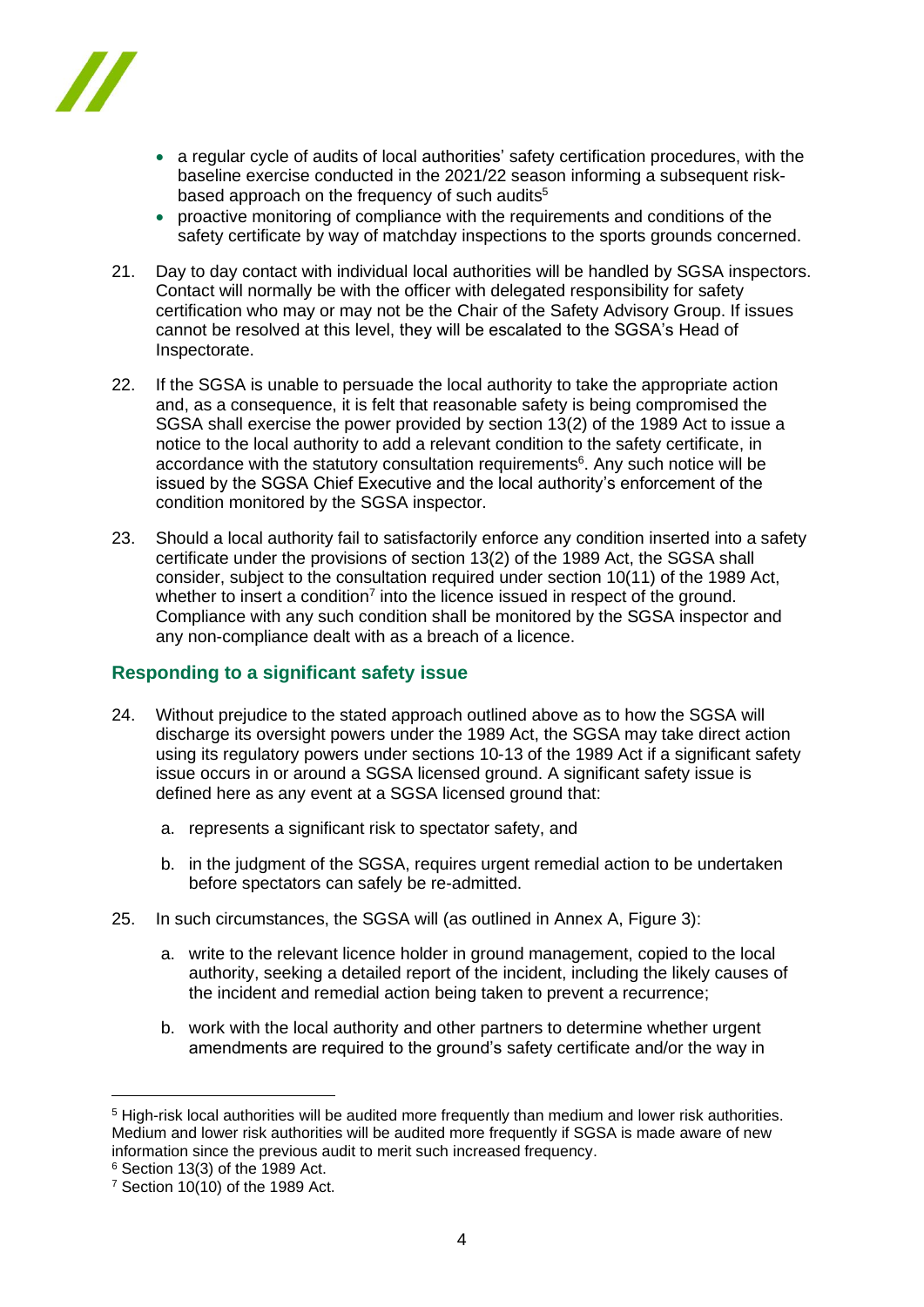

which all relevant partners coordinate the management of Zone Ex (see the Guide to Safety at Sports Grounds (Green Guide) sixth edition Section 6.10);

- c. notify the SGSA Board in writing and convene a meeting of the Board at the earliest opportunity to determine whether direct regulatory action by the SGSA is necessary and, if so, what form of regulatory action is necessary in the circumstances, having regard to the facts of the individual case; and,
- d. assess whether a significant safety issue at a particular SGSA licensed ground has strategic implications for other SGSA licensed grounds and, if so, take action accordingly (see also paragraph 29).
- 26. If the SGSA Board determines that direct regulatory action by the SGSA is necessary it may, depending on the seriousness of the case, use its statutory powers to take one or more of the following courses of action:
	- a. direct the relevant local authority to insert a condition in the safety certificate for the ground<sup>8</sup>;
	- b. change or insert additional licence conditions in the SGSA licence for the ground<sup>9</sup>; and/or
	- c. in serious cases where the SGSA determines that the remedial action proposed by the licence holder will not address the relevant safety risks, including where the licence holder fails to cooperate with the SGSA's investigation (see paragraph 25 a and b), the SGSA may suspend the ground's licence with immediate effect<sup>10</sup>.
- 27. In determining the timings of the steps outlined at paragraphs 25-26 above, the SGSA will take into account the seriousness of the safety issue, the timing of the next designated football match scheduled to be hosted by the ground, and the statutory notice periods required under the 1989 Act.<sup>11</sup>
- 28. For further information on the statutory notice periods required by the 1989 Act, please see paragraphs 51-52.

# **National safety issues**

29. The SGSA recognises that there may be national safety issues which call for a consistent approach across all grounds at which designated football matches take place. In such cases, once it has first sought to educate and persuade, including discussing the issue with local authorities, the SGSA shall consider whether the nature of the issue is such that it should consult and then issue a notice<sup>12</sup> to all local authorities requiring an appropriate condition to be inserted into a safety certificate or the management of the issue to be included within an operations manual. The local authority's enforcement of such conditions shall be monitored by the SGSA inspector. Should the local authority fail to satisfactorily enforce the condition the SGSA shall

<sup>8</sup> Section 13(2) of the 1989 Act.

 $9$  Section 10(10) of the 1989 Act.

<sup>&</sup>lt;sup>10</sup> Section 12(1) of the 1989 Act. Please note that in urgent cases the SGSA has the power to suspend a licence without carrying out a prior consultation – see section 12(5) of the 1989 Act and paragraph 53 of this policy.

<sup>11</sup> Section 13(3) (powers to direct a local authority to insert a safety certificate condition) and section 10(11) (powers to vary the SGSA licence) of the 1989 Act.

<sup>&</sup>lt;sup>12</sup> Section 13(2) (issuing notice) and 13(3) (associated consultation) of the 1989 Act.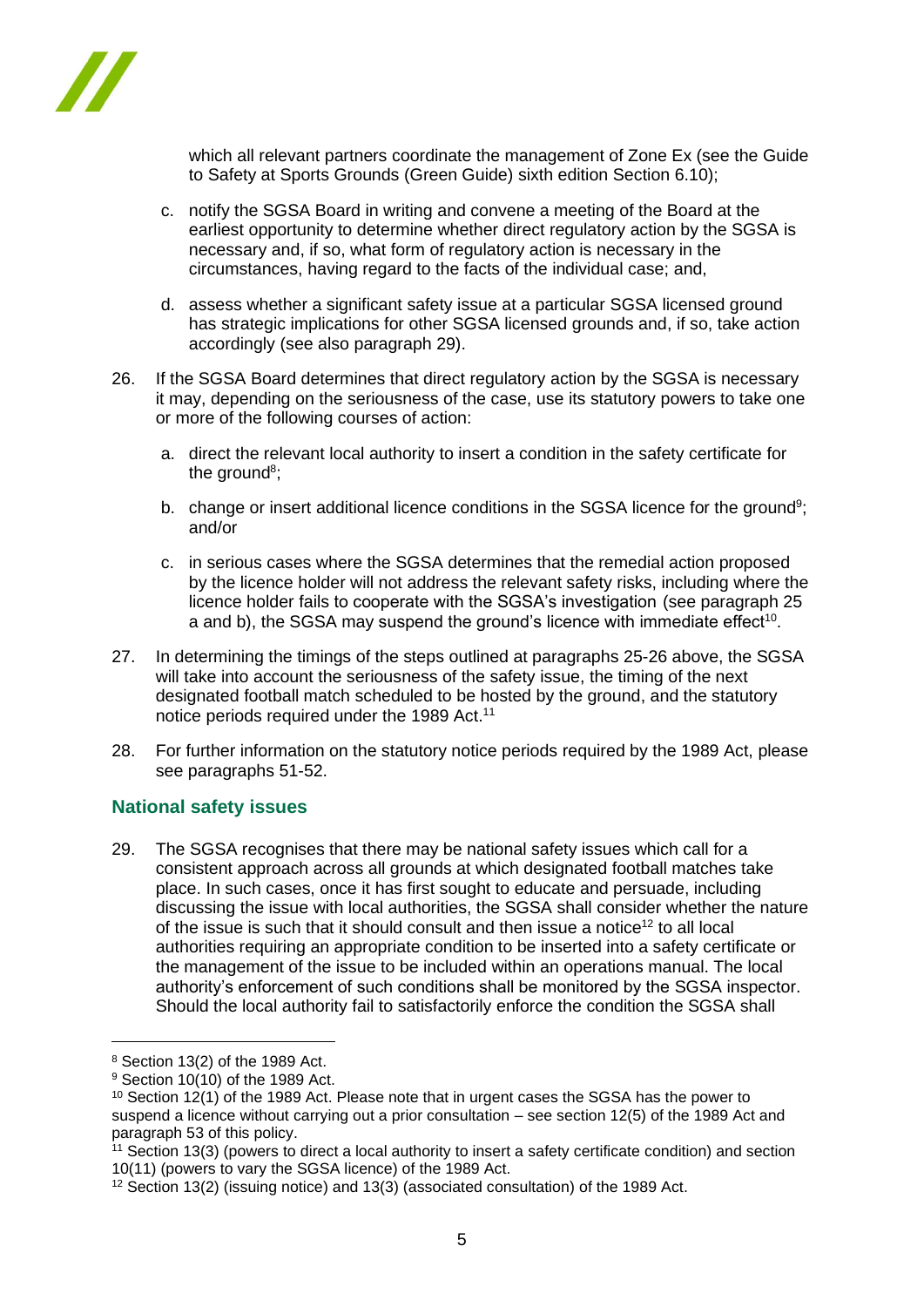

consider, subject to the consultation required under section 10(11) of the 1989 Act, whether to use powers under section 10(10) of the 1989 Act to insert the condition into the SGSA licence issued to the ground.

# **Licensing**

- 30. Under the provisions of section 10 of the 1989 Act, the SGSA issues an annual licence on 1 August each year with a licensing period that runs to 31 July the following year, to allow spectators to be admitted to a ground at which a designated football match is to take place in England and Wales. The process involved is set out below, and in Annex A, Figure 2.
- 31. As set out above under "Regulatory objectives", SGSA's licensing powers can be used to regulate safety and can also extend to other issues relating to the admission of spectators and the arrangements to which they are admitted.
- 32. A key purpose of the licence issued to those grounds concerns the risks attached to standing by spectators. The SGSA's approach is to ensure that:
	- a. the Government's policy in respect of all-seater stadiums is enforced at those grounds to which the policy applies (see paragraphs 33-36);
	- b. those grounds subject to the all-seater policy who wish to operate licensed standing areas meet SGSA's 'early adopter' criteria, including Supplementary Guidance 01: Safe Standing in Seated Areas (SG01) standards, for such areas<sup>13</sup> (see paragraph 37); and,
	- c. at any other ground, any conventional terraced standing accommodation is of the specified standard (see paragraphs 38-41).

### *All-seater grounds*

- 33. The requirement for football grounds in the top two divisions of English football to have all-seater stadia has been in place since 1994. It is recognised that it would be unreasonable to expect a club that is promoted to the Championship for the first time to immediately replace any existing terracing with seating. However they are expected to do so before they commence their fourth season in either the Championship or Premier League.
- 34. Once a club has been in the Championship or the Premier League for three seasons (cumulative), the Secretary of State for Digital, Culture, Media and Sport will consider instructing the SGSA to include conditions into the licence issued to the ground in respect of the seating of spectators, but before doing so the Secretary of State is required to consult the SGSA.
- 35. Where the SGSA wishes to make recommendations to the Secretary of State, and in particular where it is aware a club will be seeking an extension to the deadline, the SGSA is required, under the provisions of 11(5) of the 1989 Act, to consult with the local authority in whose area the ground is situated. Although there is no similar statutory requirement for the SGSA to consult with the licence holder, the SGSA will do so before making any recommendations to the Secretary of State. Further details on how it will consult in such circumstances are at Annex B.

<sup>&</sup>lt;sup>13</sup> The early adopter criteria and Supplementary Guidance 01 (SG01) – Safe standing in seated areas can be accessed here: [SGSA licensed standing.](https://sgsa.org.uk/licensedstanding/)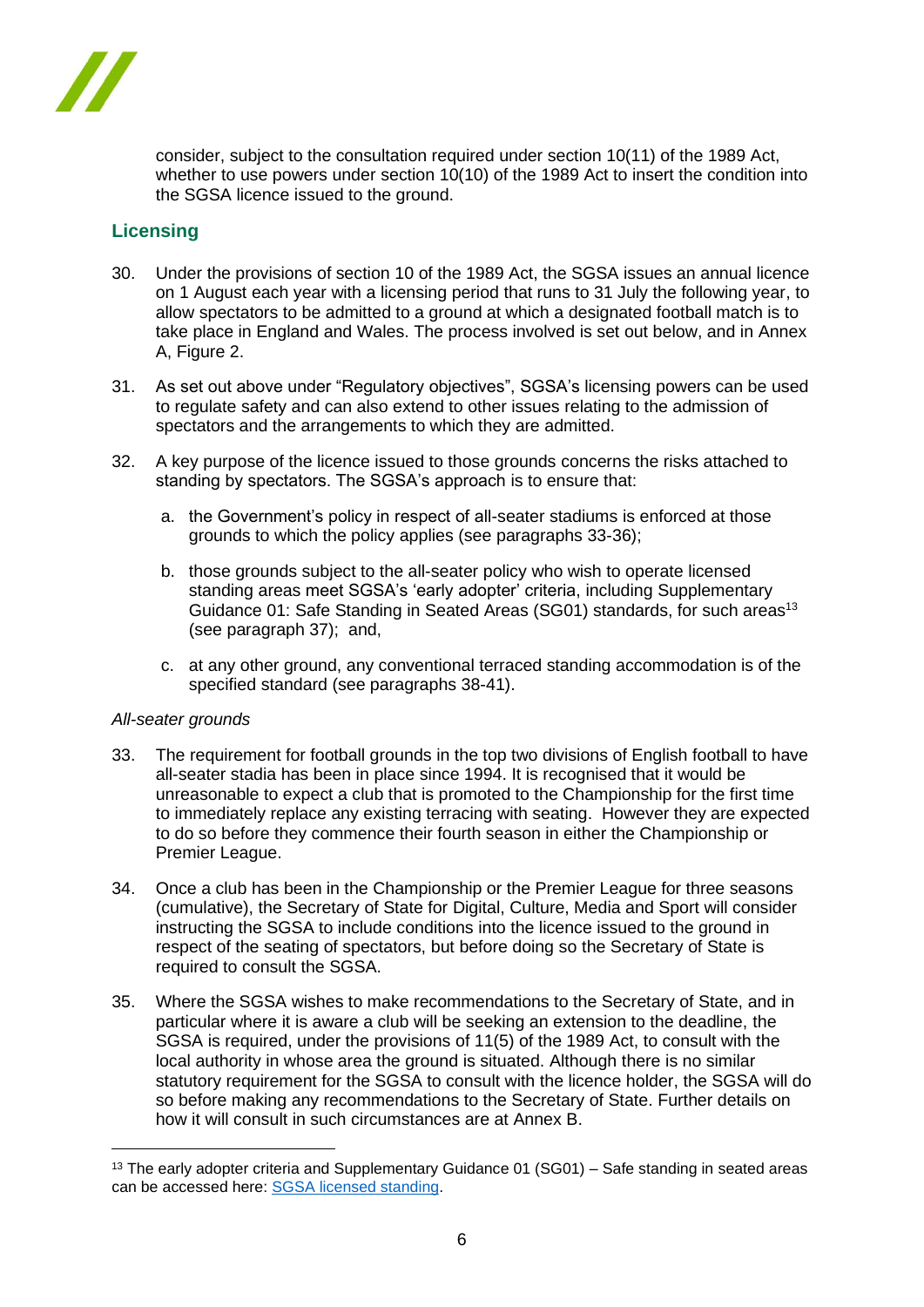

- 36. Once the consultation is complete, unless the Secretary of State agrees to any extension or other variance, the SGSA will be directed by the Secretary of State to include conditions into the licence of any club that has spent three years or more in the top two divisions of English football since the 1994/95 season. These conditions are a matter for the Secretary of State but currently provide that:
	- Only seated accommodation shall be provided for spectators at a designated football match.
	- Spectators shall only be admitted to watch a designated football match from seated accommodation.

### *Licensing Standing Areas*

37. Initially, SGSA licensed grounds with licensed standing areas will be limited to five 'early adopter' grounds subject to the all-seater requirement which successfully applied in autumn 2021 to join an 'early adopter' programme<sup>14</sup> of grounds that will operate such areas from 1 January 2022 to the end of the 2021/22 football season. An independent evaluation of the programme will inform subsequent SGSA advice to the Secretary of State on the merits of when and how to extend the 'early adopter' programme beyond the 2021/22 football season.

### *Standing accommodation at the prescribed standards*

- 38. Clubs not subject to the all-seater requirement will be permitted to continue using conventional terraced standing accommodation provided it is of the specified standard in respect of the layout, strength and positioning of barriers. In considering whether to licence the use of each individual terrace the SGSA will have regard to the following criteria:
	- i. whether the layout:
		- comprises continuous crush barriers between radial gangways, as outlined in paragraph 11.9 and illustrated in Figure 19 of the sixth edition of the Guide to Safety at Sports Grounds (Green Guide); and
		- is such that all spectators are within 12 metres of a gangway or exit as measured along a line of unobstructed travel from the viewing position (see paragraph 13.5.b of the sixth edition of the Green Guide).
	- ii. whether the spacing, strength and construction of all the crush barriers conform to paragraph 11.2 and Figure 14 of the sixth edition of the Green Guide.
	- iii. whether the height and positioning of all the crush barriers accord with paragraph 11.11 and Figure 20 of the sixth edition of the Green Guide.
- 39. It should be assumed that level standing areas or non-stepped sloping areas will not form part of the viewing accommodation that will be licensed for spectator use.
- 40. Any club entering the English Football League for the first time will have three seasons to bring any terracing up to the specified standard. Any applications from such clubs to extend the three-year deadline will be considered against the criteria set out in paragraphs 38 and 39 above. The SGSA recognises that there may be a small number of existing terraces at clubs entering the English Football League for the first time which consist of non*-*continuous crush barriers, but which were built strictly in

<sup>&</sup>lt;sup>14</sup> Further details about the early adopter programme, including associated early adopter criteria and Supplementary Guidance 01 (SG01) – Safe standing in seated areas, are available here: <https://sgsa.org.uk/licensedstanding/>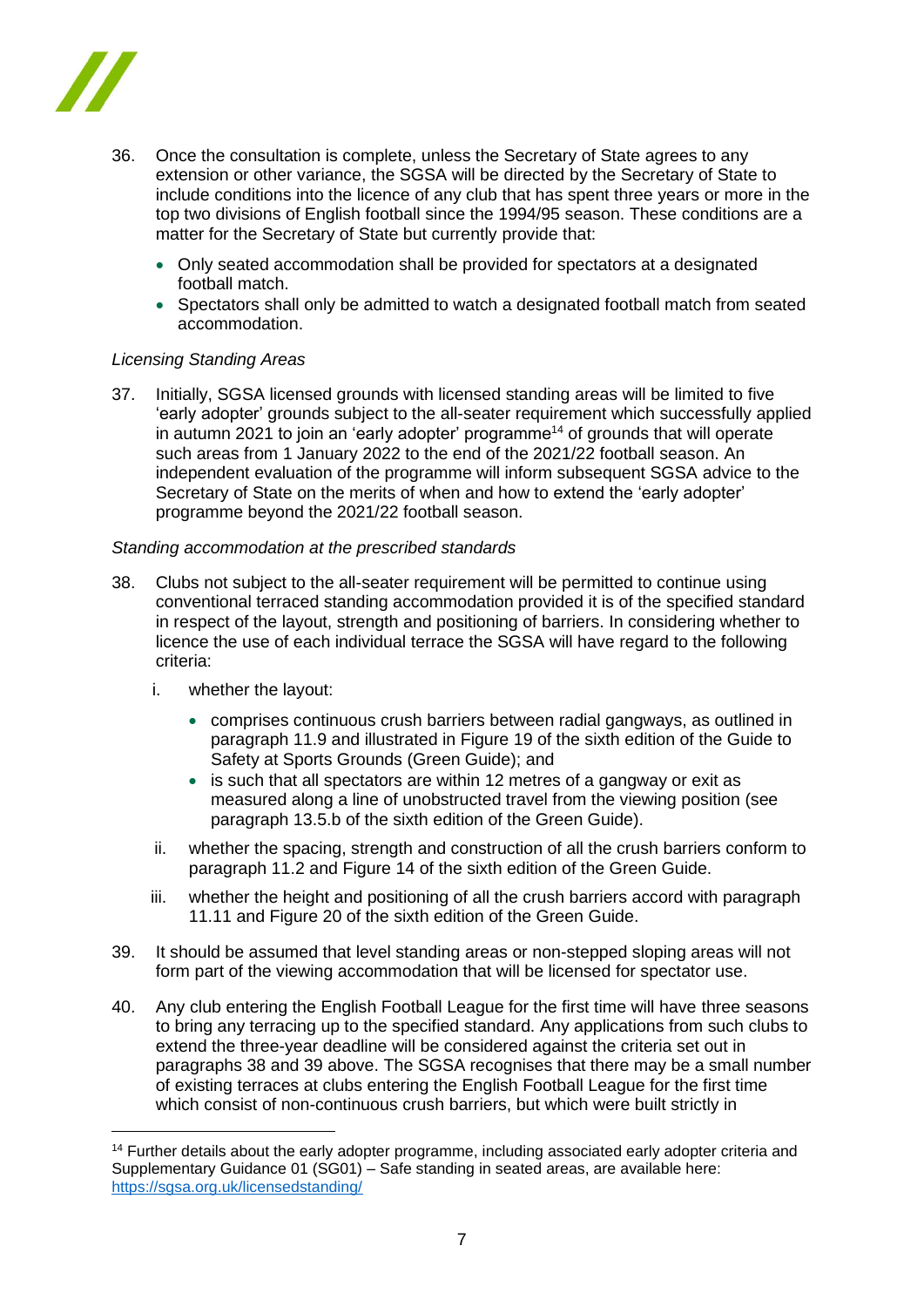

accordance with the edition of the Green Guide in place at the time of building and now comply fully with paragraph 11.10 of the sixth edition of the Green Guide. The SGSA will consider sympathetically applications to license any terraces that fully satisfy these criteria.

41. Where a club in the Premier League or the Championship faces a deadline for meeting the all-seater requirement, or a club in Leagues 1 or 2 for bringing its terraces up to the prescribed standard, the SGSA will, when considering any licence application during the three-year deadline, seek to satisfy itself that the licence holder has achievable plans for meeting the deadline.

### *Non-safety issues*

- 42. Licences issued by the SGSA can encompass issues wider than the Government's allseater policy and ensuring any permitted standing accommodation is of the specified standard. The SGSA's licensing powers can be used to regulate safety and can also extend to other non-safety issues relating to the admission of spectators and the arrangements to which they are admitted. If an issue which cannot be addressed through a safety certificate is brought to the SGSA's attention and it is persuaded that the licence would be the most effective way of addressing it, consideration shall be given to including appropriate conditions within the licence.
- 43. The SGSA's current policy is not to take the facilities provided for disabled people into consideration when issuing licences. Instead, the SGSA will seek to work in partnership with the Equality and Human Rights Commission (EHRC), other relevant stakeholders and with clubs, and encourage good practice in this area by providing advice and guidance.

### **Licensing process**

- 44. When considering the renewal of a licence the SGSA will wish to be satisfied that further licence conditions are unnecessary. When submitting its licence application, the applicant may be required to provide information in respect of the safety of the ground, including its safety management systems and procedures, or any other issue which the SGSA considers relevant to its licensing decision. Where such information is to be requested licence applicants will be given a minimum of two months' notice of what will be required to be submitted with the licence application.
- 45. In addition to the information requested of clubs already subject to the SGSA's licensing requirements, any club seeking promotion to League 2 of the English Football League will be asked to supply the following additional information/documentation:
	- a copy of the ground's safety certificate or any regulated stand safety certificates,
	- a copy of the capacity calculations for the ground and each individual section of the ground, together with an assessment of the (P) and (S) factors<sup>15</sup>,
	- a copy of either the operations manual or event day management plan.

Prior to the SGSA considering any licence application from a club seeking promotion an SGSA inspector will visit the ground on a match day to validate the capacity

<sup>15</sup> An explanation of (P) and (S) factors is provided in section 2,4 of the Green Guide.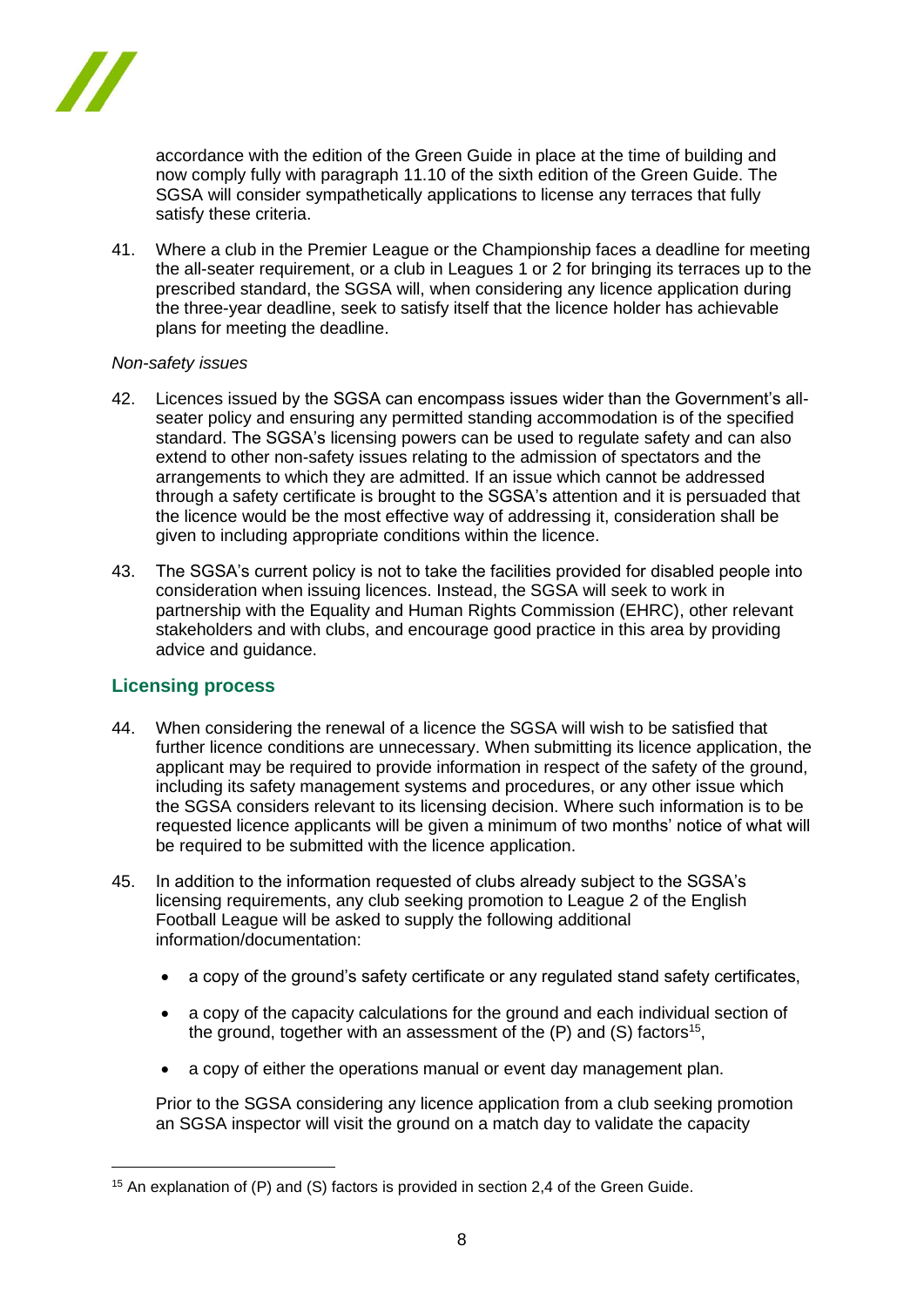

calculation and whether the physical conditions at the ground and the ground's safety management would support the (P) and (S) factors if the club secured promotion.

- 46. On receipt of each licence application, the relevant SGSA inspector will prepare a written report for the SGSA Board taking into account the information submitted in the licence and the inspector's knowledge of the ground as a result of the SGSA's oversight activity. In doing so the inspector will have regard to the specific matters outlined in section  $10(12)(c)$  of the 1989 Act. The written report will be cleared by the SGSA Head of Inspectorate and the SGSA Chief Executive, and will include a licensing recommendation, along with the following:
	- a. Ground overview, including structures and installations
	- b. Club overview, including governance and safety leadership
	- c. Safety management team
	- d. Persistent standing/fan disorder
	- e. Competence of local authority
	- f. Risk assessment and summary.
- 47. The SGSA will act proportionately when considering licence applications, as outlined above and in a flow diagram in Annex A, Figure 2. The reasonable safety of those at the ground will be treated as an overriding consideration. Board members will review the written reports ahead of a Board meeting at which all licence applications received are discussed. At that stage, unless there are issues of concern (see paragraph 48 onwards), the licence will be issued.

### **Compliance and enforcement**

- 48. Where there are issues of concern identified from the documents supplied by the applicant which impact on the reasonable safety at the ground, the SGSA inspector will liaise with the applicant and local authority to agree how the issues should be addressed before making a licensing recommendation. The SGSA will take a similar approach in the first instance if issues which impact on the reasonable safety at the ground arise during a licensing period after a licence has been issued.
- 49. If the issues cannot be resolved by education and persuasion the SGSA will consider issuing a notice<sup>16</sup> requiring appropriate conditions to be inserted into the safety certificate. Only if that fails to achieve the required improvement would the SGSA consider addressing the issue by acting using its licensing powers under Sections 10- 12 of the 1989 Act. This could involve inserting additional licence conditions (see paragraphs 50-51) or, if the circumstances merit it, revoking, suspending or declining to issue a licence (see paragraphs 52-53). The process is also outlined in a flow diagram at Annex A, Figure 2.
- 50. Any decision to insert a new licence condition<sup>17</sup>, whether safety or non-safety related, will only be taken after the statutory consultation required under section 10(11) of the

<sup>16</sup> Section 13(2) of the 1989 Act, and following consultation as required by section 13(5) of the 1989 Act.

<sup>17</sup> Section 10(10) of the 1989 Act.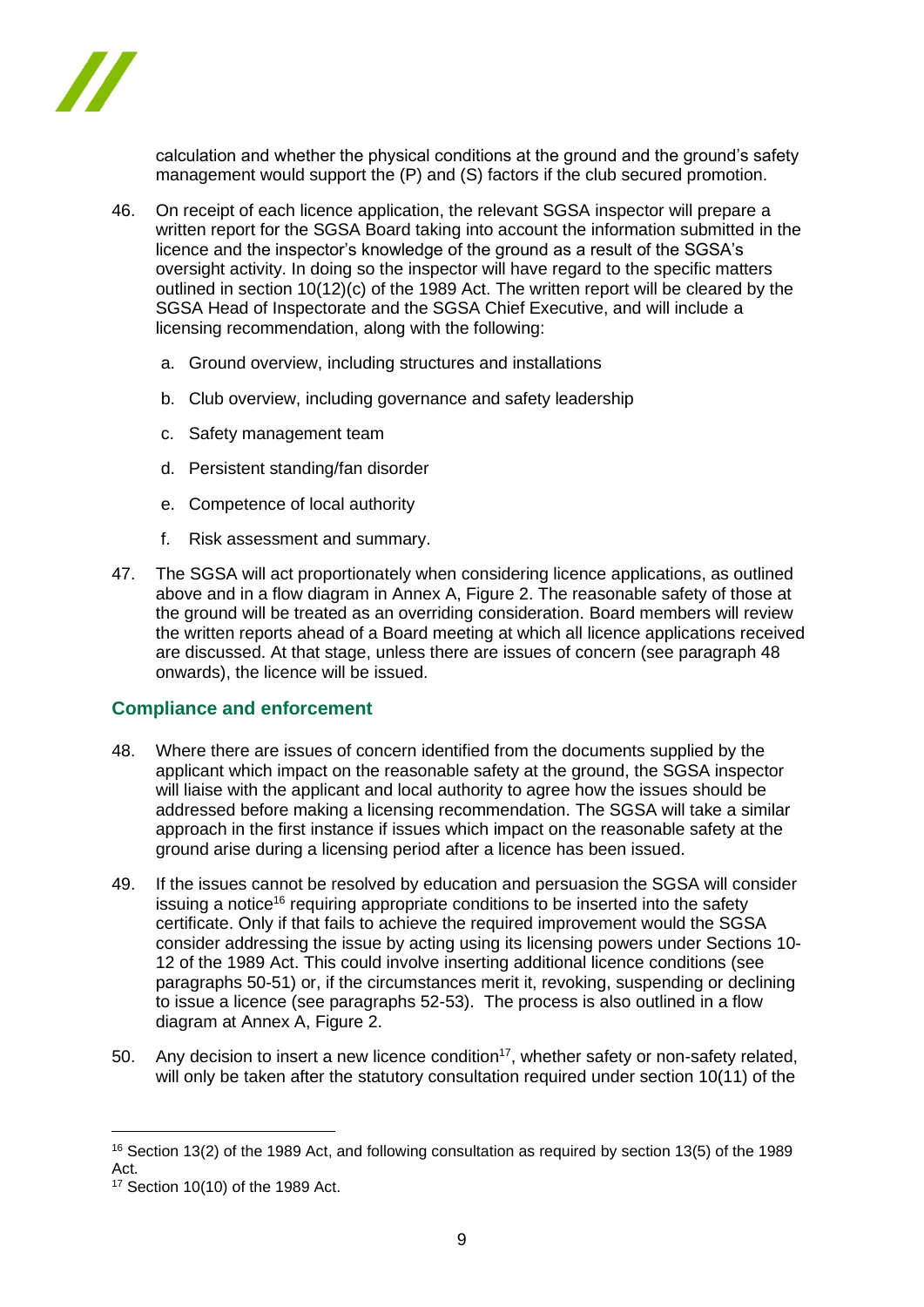

1989 Act which provides that SGSA shall not vary the terms or conditions of a licence without:

- i. notifying the licence holder in writing of the proposed alterations or additions;
- ii. giving the licence holder an opportunity to make representations about them within the period of 21 days beginning with the service of the notice; and
- iii. taking any representations so made into account in making the decision.
- 51. A decision as to whether to insert a new licence condition will be made within 21 days of the end of consultation with the licence holder. The SGSA will provide full reasons for any decision to insert a condition.
- 52. In considering whether to revoke, suspend or decline to issue a licence<sup>18</sup>, the SGSA will have regard, alongside any other relevant circumstances, to the matters outlined in section  $10(12)(c)<sup>19</sup>$  of the 1989 Act. The SGSA will also endeavour to consult the licence holder, the local authority and the Secretary of State before reaching a decision, taking into account the statutory consultation required under section  $12(4)^{20}$ of the 1989 Act which provides that the SGSA shall not revoke or suspend a licence without:
	- i. notifying the licence holder in writing of the proposed revocation/suspension and the reasons for it;
	- ii. giving the licence holder an opportunity to make representations within the period of 21 days beginning with the service of the notice; and
	- iii. taking any representations so made into account in making the decision.

### *Urgent risk to spectator safety*

53. The SGSA may determine, however, that the nature of outstanding remedial action represents an urgent risk to spectator safety. In such circumstances the SGSA may suspend the licence with immediate effect and, in parallel, notify the licence holder, the local authority, and the Secretary of State as soon as practicable of the grounds for such immediate suspension<sup>21</sup>. The licence holder may apply to the SGSA for the licence suspension to be lifted at any time. In doing so, the licence holder must demonstrate to the SGSA's satisfaction that the risk to spectator safety that led to the suspension has been resolved or adequately mitigated.

<sup>18</sup> Section 12 of the 1989 Act.

<sup>&</sup>lt;sup>19</sup> This includes, but is not limited to, whether the equipment provided, procedures used and other arrangements in force at the premises are such as are reasonably required to prevent the commission or minimise the effects of offences at designated football matches.

<sup>&</sup>lt;sup>20</sup> The consultation period prescribed under s12(4) of the 1989 Act is subject to s12(5), which enables the SGSA to suspend a licence without observing the requirements of s12(4) if it is satisfied that the urgency of the case requires such a course of action – please see paragraph 53.

 $21$  Section 12(5) of the 1989 Act.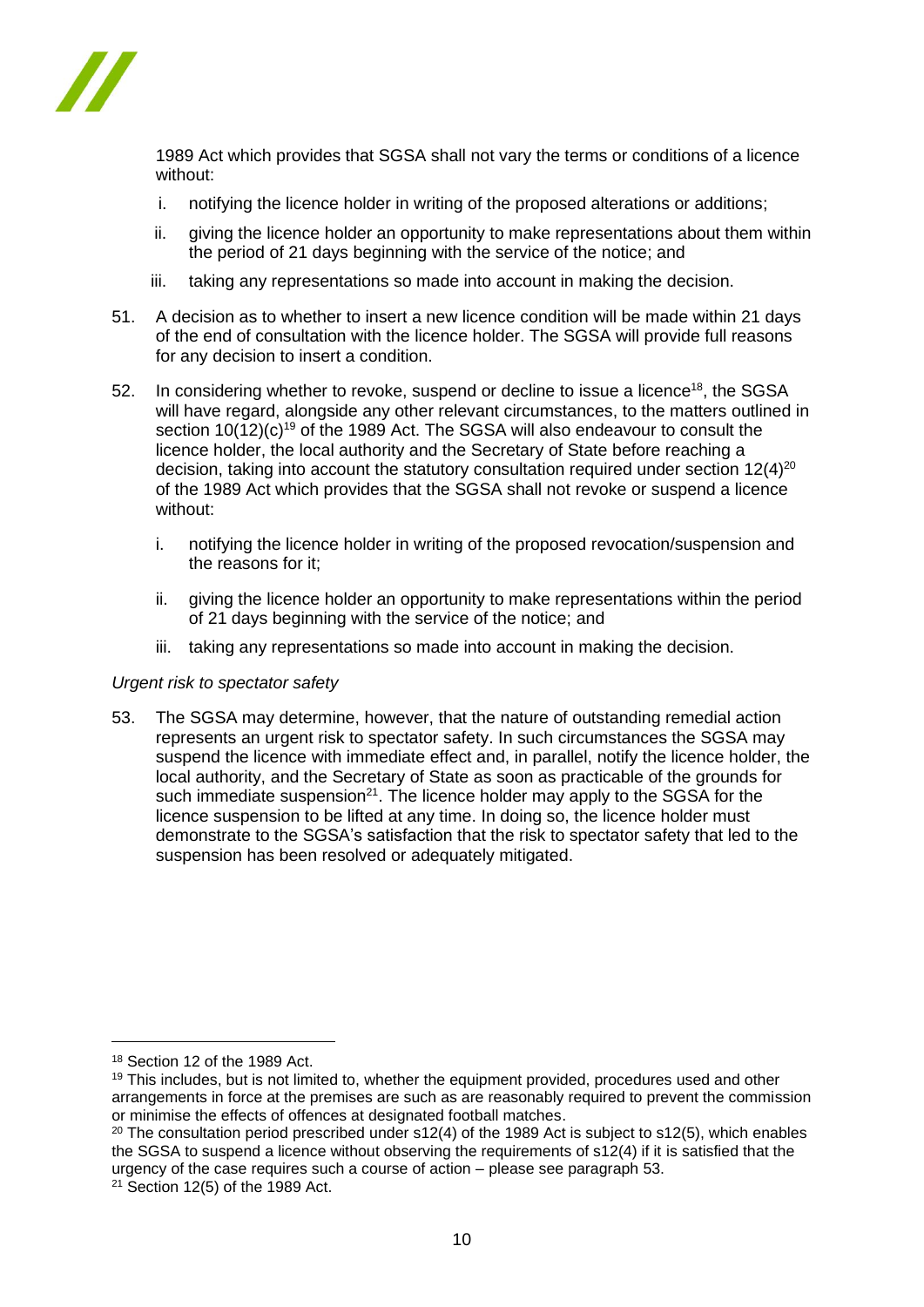

# **Annex A – Flow diagrams**

# **Figure 1: Oversight of local authorities**

SGSA's responsibility to maintain oversight of local authorities.

This includes:

- i. Attendance at Safety Advisory Groups
- ii. Monitoring contents of the safety certificate
- iii. Audits of local authorities' safety certification procedures
- iv. Monitoring of compliance with conditions of safety certificate via matchday inspections.

*See paragraphs 20-21*.



*See paragraph 22.*

If a local authority fails to enforce any condition inserted into a safety certification, the SGSA shall consider inserting a condition in the SGSA licence (section 10(11) of the 1989 Act).

*See paragraph 23.*

### **National safety issues**

As necessary, the SGSA will issue a notice to all local authorities requiring an appropriate condition to be inserted into a safety certificate (section 10(10) of the 1989 Act).

*See paragraph 29.*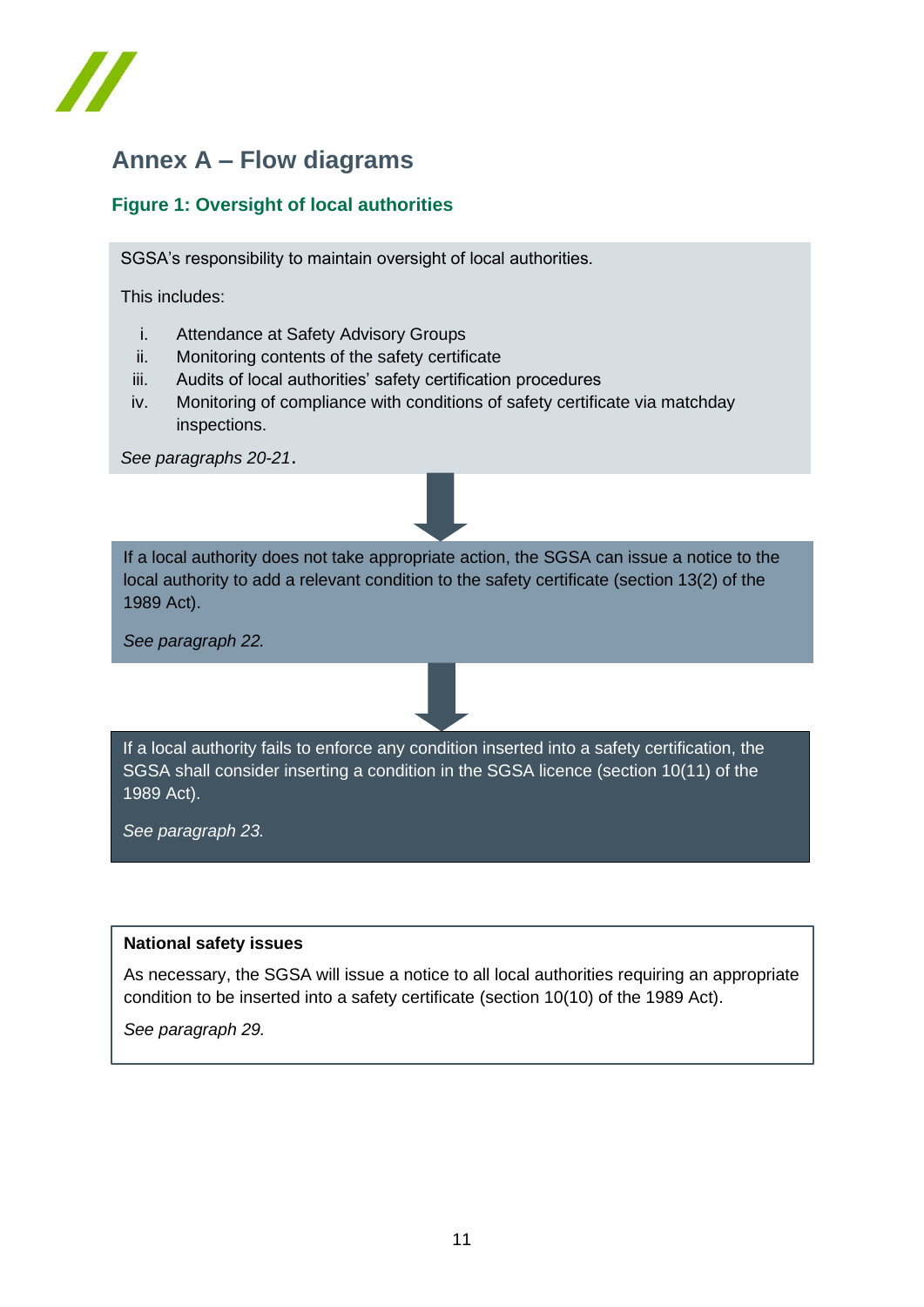

# **Figure 2: Licensing**

The SGSA licence is issued annually for the period from 1 August to 31 July. This licence allows spectators to be admitted to a designated football match.

### **All-seater licence**

- Applicable for clubs in Premier League or Championship for three seasons (cumulative) since 1994/95.
- Licence includes conditions that only seated accommodation shall be provided.

### **Licensed standing licence**

- Applicable to five 'early adopter' grounds in 2021/22 season.
- Allows standing in seated accommodation in limited areas, with appropriate infrastructure.
- All-seater licence conditions apply elsewhere in ground.

#### **Terracing licence**

- Applicable to clubs not subject to all-seater requirements.
- Terraced standing accommodation must meet prescribed standards within the Green Guide.

*See paragraphs 38 to 41.*

*See paragraphs 33-36.*

Licence application submitted, with information including safety management systems and procedures.

*See paragraph 37.*

Where new/additional information is needed, the SGSA will give a minimum of two months' notice of what will be required. *See paragraphs 44-45.*

Written report prepared for the SGSA Board by SGSA Inspector, including licensing recommendation, taking into account the information submitted in the licence application and the inspector's knowledge of the ground, based on oversight activity. *See paragraph 46.*

Board member review of written reports. Licence applications considered at Board meeting and, except where any compliance concerns are raised, licence granted. *See paragraph 47.*

#### **Compliance and enforcement – issues identified**

**The overriding consideration in compliance and enforcement decision making is the reasonable safety of those at the ground.**

- Step 1 SGSA inspector to liaise with ground and local authority to agree how issues should be addressed, before making licensing recommendation.
- Step 2 If issue cannot be resolved, SGSA will consider issuing a notice requiring a condition in the safety certificate.
- Step 3 Should a condition in the safety certificate not deliver the necessary improvement in spectator safety, the SGSA will consider inserting an additional licence condition in its licence.

Any new licence condition can only take place after consultation with the licence holder.

Step 4 - Once previous steps exhausted, the SGSA will consider revoking, suspending or declining to issue a licence.

*See paragraphs 48 to 53.*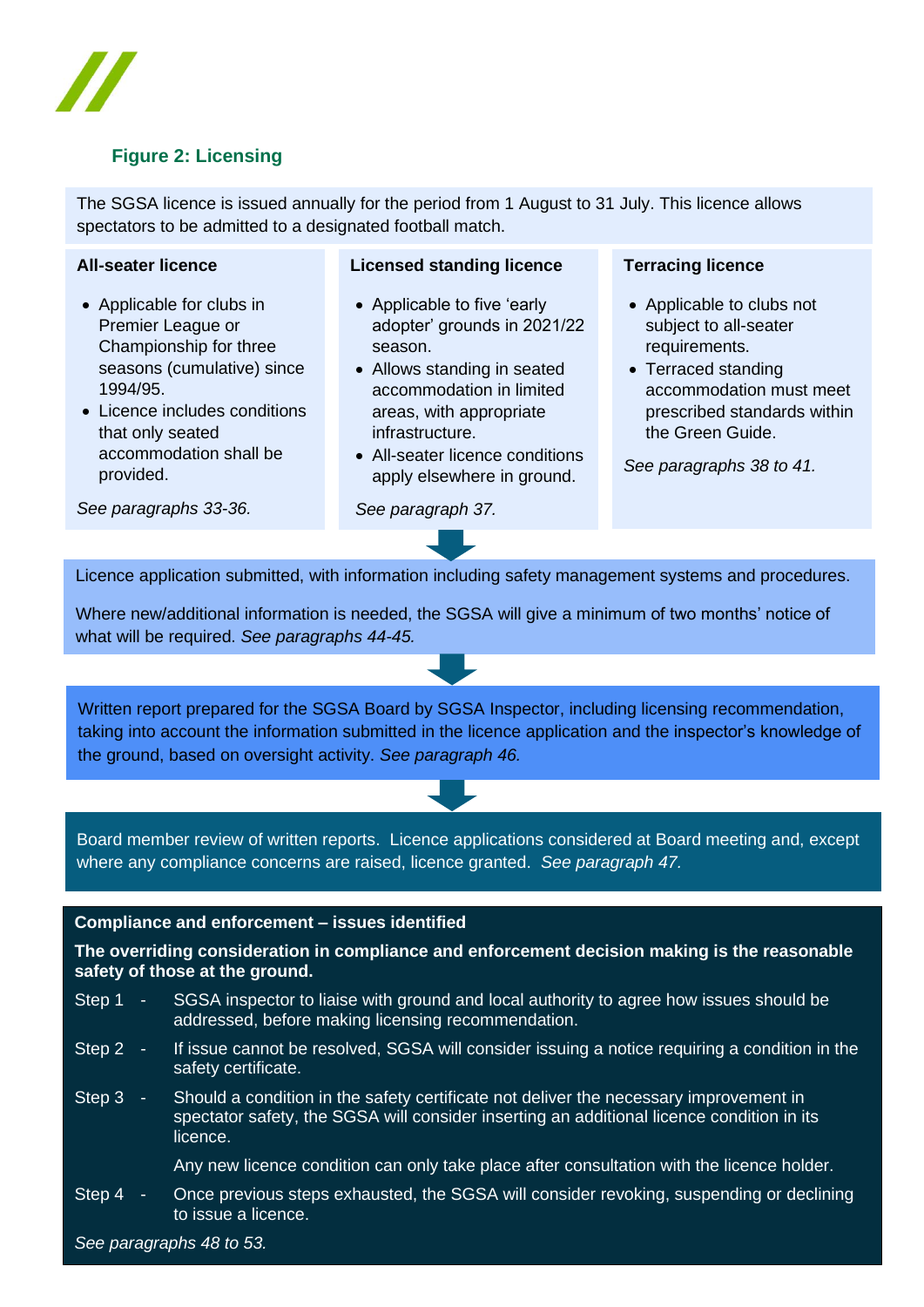

# **Figure 3: Responding to a significant safety risk**

**Significant safety incident/risk at SGSA licensed ground**

(see paragraph 24 for definition)

### **Step 1**

The SGSA will:

- Write to licence holder seeking details report of incident/risk.
- Work with local authority and others to determine if urgent amendments needed to safety certificate.
- Notify SGSA Board and convene a meeting to determine if direct regulatory action is necessary.
- Assess if incident/risk has implications for other licensed grounds.

*See paragraph 25.*



### **Step 2**

If SGSA Board determines regulatory action is necessary, one or both of the following courses of action will be taken:

- Direct local authority to insert a condition in safety certificate.
- Change or insert additional condition in the SGSA licence.

The choice of course of action will be determined on a case by case basis.

*See paragraph 26 a and b.*

### **Step 3**

In serious cases, the SGSA may suspend the ground's licence where:

- planned remedial action will not address the relevant safety risks, and/or
- the licence holder fails to co-operate with the SGSA's investigation.

*See paragraph 26 c.*